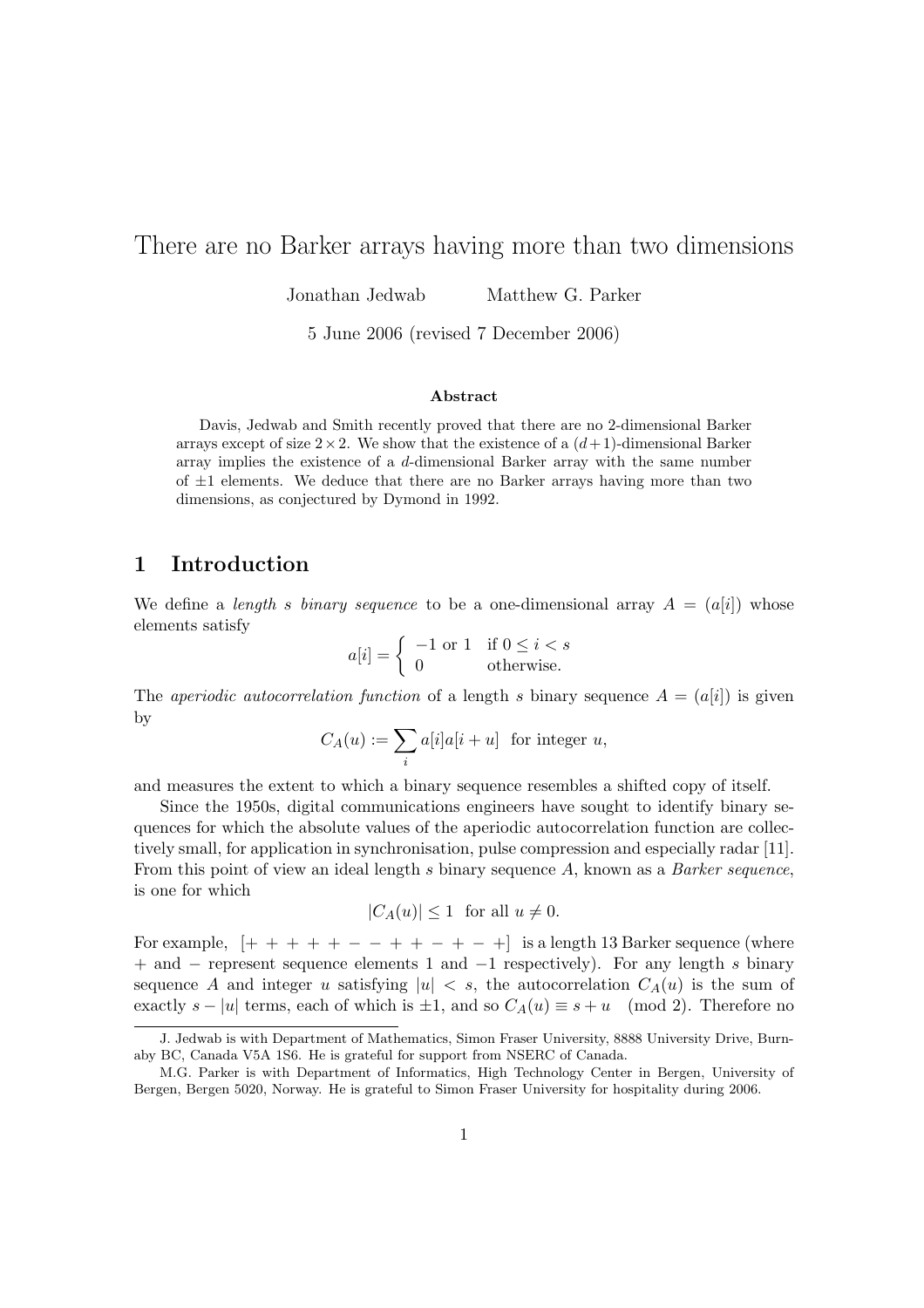binary sequence A can have a smaller value of  $|C_A(u)|$  than a Barker sequence, for any u. However the only non-trivial lengths s for which Barker sequences are known to exist are 2, 3, 4, 5, 7, 11 and 13, and it has been conjectured since at least 1963 [9] that no other sequence lengths are possible (see [4] for historical background):

**Conjecture 1.1.** There is no Barker sequence of length  $s > 13$ .

Conjecture 1.1 is known to hold for odd s:

Theorem 1.2 (Turyn and Storer 1961 [8]). There is no Barker sequence of odd length  $s > 13$ .

Turyn's classical paper [10] of 1965 established that Conjecture 1.1 is true for (even)  $s < 12,100$ , by exploiting a connection with cyclic Hadamard difference sets. In 2005 Leung and Schmidt [6] improved this to  $s \leq 10^{22}$  using the "field descent method" (see [7] for a thorough description of this ground-breaking method).

Once it became apparent that the ideal behaviour given by a Barker sequence is unlikely to be achieved beyond length 13, researchers explored two relaxations of the Barker condition. One relaxation is to minimise the peak sidelobe level

$$
\max_{u>0} |C_A(u)|
$$

by an integer greater than 1 (see [5] for a summary of known results). Another relaxation is to maximise the merit factor

$$
\frac{s^2}{2\sum_{u>0}[C_A(u)]^2}
$$

(see [4] for a survey).

An alternative approach, which is considered here, is not to relax the Barker condition but to generalise A from one to multiple dimensions. We define an  $s_1 \times \cdots \times s_r$  binary array to be an r-dimensional array  $A = (a[i_1, \ldots, i_r])$  whose elements satisfy

$$
a[i_1, \dots, i_r] = \begin{cases} -1 \text{ or } 1 & \text{if } 0 \le i_k < s_k \text{ for each } k = 1, \dots, r \\ 0 & \text{otherwise.} \end{cases}
$$

Each  $s_k$  is assumed throughout to be an integer greater than 1, so that the array is "truly" r-dimensional". The aperiodic autocorrelation function of an  $s_1 \times \cdots \times s_r$  binary array  $A = (a[i_1, \ldots, i_r])$  is given by

$$
C_A(u_1, ..., u_r) := \sum_{i_1} ... \sum_{i_r} a[i_1, ..., i_r] a[i_1 + u_1, ..., i_r + u_r]
$$
 for integer  $u_1, ..., u_r$ . (1)

An  $s_1 \times \cdots \times s_r$  Barker array is an  $s_1 \times \cdots \times s_r$  binary array for which

 $|C_A(u_1, \ldots, u_r)| \leq 1$  for all  $(u_1, \ldots, u_r) \neq (0, \ldots, 0)$ .

Two-dimensional Barker arrays were introduced by Alquaddoomi and Scholtz [1] in 1989, Two-dimensional Barker arrays were introduced by Alquaddoomi and Schottz [ $\frac{+}{+}$  +  $+$   $\Big|$ . However they were unable to find any other sizes for a two-dimensional Barker array, and conjectured that no such size is possible. Their conjecture was recently proved: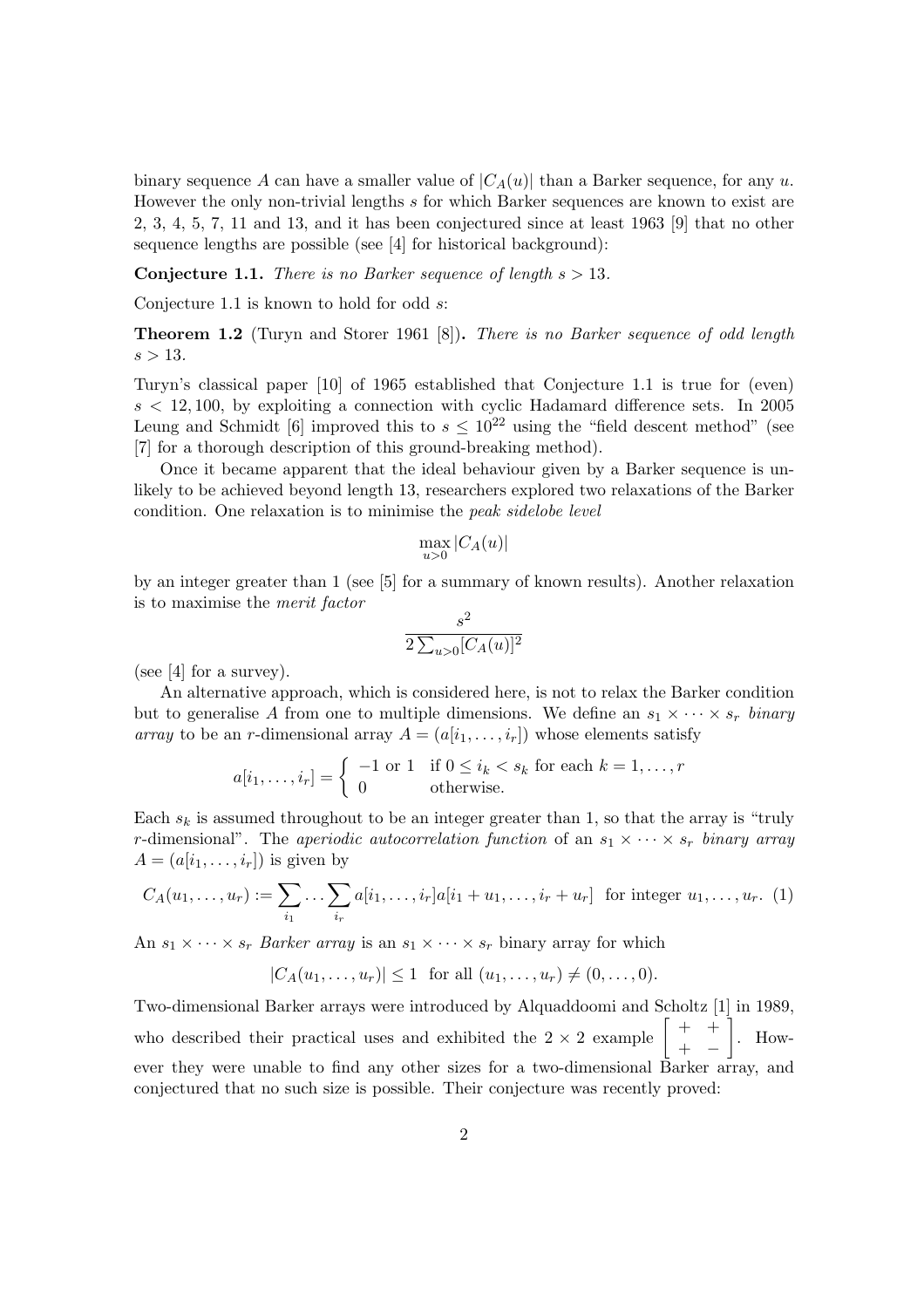**Theorem 1.3** (Davis, Jedwab and Smith 2006 [2]). There are no  $s \times t$  Barker arrays except when  $s = t = 2$ .

Multi-dimensional Barker arrays, of size  $s_1 \times \cdots \times s_r$  for  $r > 2$ , were studied by Dymond [3]. She found several necessary conditions on the values  $s_k$ , by examining the existence question as three cases: none of the  $s_k$  even; exactly one of the  $s_k$  even; at least two of the  $s_k$  even. The smallest sizes for which the existence of a Barker array is listed as undecided in [3] are  $3 \times 3 \times 4$ ,  $2 \times 3 \times 6$ , and  $2 \times 2 \times 3 \times 3$ . Dymond's study of multi-dimensional Barker arrays concluded that:

**Conjecture 1.4** (Dymond 1992 [3]). There are no  $s_1 \times \cdots \times s_r$  Barker arrays for  $r > 2$ .

In this paper we give an elementary proof of Conjecture 1.4.

### 2 Proof of Dymond's Conjecture

We shall show that Conjecture 1.4 follows from the observation that a  $(d+1)$ -dimensional binary array can be mapped to a d-dimensional binary array, with the aperiodic autocorrelation functions of both arrays related in a simple way.

As an example of this mapping, let A be the  $3 \times 4$  binary array

$$
\left[\begin{array}{cccc} a_{00} & a_{01} & a_{02} & a_{03} \\ a_{10} & a_{11} & a_{12} & a_{13} \\ a_{20} & a_{21} & a_{22} & a_{23} \end{array}\right]
$$

(writing  $a_{ij}$  for  $a[i, j]$ ), and concatenate the rows of A to form the length 12 binary sequence

$$
B := [a_{00} \quad a_{01} \quad a_{02} \quad a_{03} \quad a_{10} \quad a_{11} \quad a_{12} \quad a_{13} \quad a_{20} \quad a_{21} \quad a_{22} \quad a_{23}].
$$

It is easy to verify the equations

$$
C_B(-4u) = C_B(4u) = C_A(u,0)
$$
 for  $u = 0, 1$  or 2

and

$$
C_B(-v) = C_B(v) = C_A(0, v) + C_A(1, v - 4)
$$
  
\n
$$
C_B(-4 - v) = C_B(4 + v) = C_A(1, v) + C_A(2, v - 4)
$$
  
\n
$$
C_B(-8 - v) = C_B(8 + v) = C_A(2, v)
$$
 for  $v = 1, 2$  or 3,

which determine  $C_B$  completely in terms of  $C_A$ . We can write these equations more concisely as

$$
C_B(4u+v) = C_A(u,v) + C_A(u+1,v-4)
$$
 for integer u, v, where  $0 \le v < 4$ 

(noting that  $C_A(u, v) \equiv C_A(-u, -v)$  for all integer  $u, v$ ), so that each  $C_B$  is the sum of exactly two terms  $C_A$  (one or both of which might be trivially zero, according to the values of  $u$  and  $v$ ).

The following lemma formalises this observation and generalises it to the case where A can have dimension greater than 2. The proof is straightforward, although messy to write out, with the 3rd and higher dimensions giving rise only to "dummy" indices.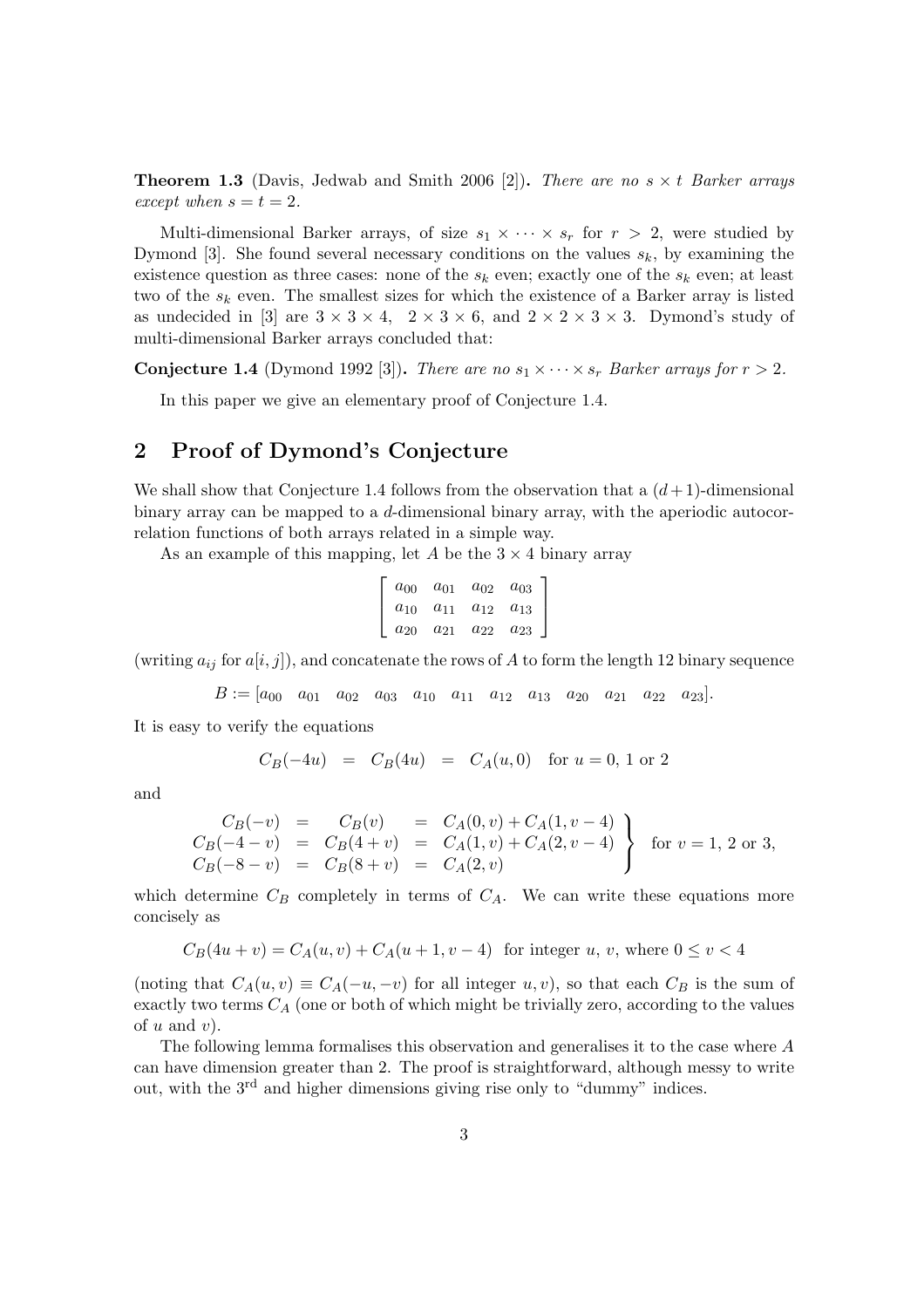**Lemma 2.1.** Let  $A = (a[i, j, i_1, \ldots, i_r])$  be an  $s \times t \times s_1 \times \cdots \times s_r$  binary array (where the case  $r = 0$  is allowed). Define the st  $\times s_1 \times \cdots \times s_r$  binary array  $B = (b[m, i_1, \ldots, i_r])$  by

 $b[ti + j, i_1, \ldots, i_r] := a[i, j, i_1, \ldots, i_r]$  for  $0 \leq i < s$ ,  $0 \leq j < t$ ,  $0 \leq i_k < s_k$   $(k = 1, \ldots, r)$ . (2)

Then, for all integer u, v,  $u_1, \ldots, u_r$ , where  $0 \le v \le t$ ,

$$
C_B(tu + v, u_1, \dots, u_r) = C_A(u, v, u_1, \dots, u_r) + C_A(u + 1, v - t, u_1, \dots, u_r).
$$

*Proof.* Fix integers  $u, v, u_1, \ldots, u_r$ , where  $0 \le v < t$ . From (1) we have

$$
C_B(tu + v, u_1, \dots, u_r) = \sum_{m} \sum_{i_1} \dots \sum_{i_r} b[m, i_1, \dots, i_r] b[m + tu + v, i_1 + u_1, \dots, i_r + u_r].
$$

Write each m uniquely in the form  $ti + j$ , where  $i, j$  are integers and  $0 \leq j < t$ , so that

$$
C_B(tu + v, u_1, ..., u_r)
$$
  
= 
$$
\sum_{i} \sum_{j=0}^{t-1} \sum_{i_1} ... \sum_{i_r} b[ti + j, i_1, ..., i_r]b[ti + j + tu + v, i_1 + u_1, ..., i_r + u_r]
$$
  
= 
$$
\sum_{i} \left( \sum_{j=0}^{t-v-1} \sum_{i_1} ... \sum_{i_r} b[ti + j, i_1, ..., i_r]b[t(i + u) + j + v, i_1 + u_1, ..., i_r + u_r]
$$
  
+ 
$$
\sum_{j=t-v}^{t-1} \sum_{i_1} ... \sum_{i_r} b[ti + j, i_1, ..., i_r]b[t(i + u + 1) + j + v - t, i_1 + u_1, ..., i_r + u_r]
$$
  
= 
$$
\sum_{i} \left( \sum_{j=0}^{t-v-1} \sum_{i_1} ... \sum_{i_r} a[i, j, i_1, ..., i_r]a[i + u, j + v, i_1 + u_1, ..., i_r + u_r]
$$
  
+ 
$$
\sum_{j=t-v}^{t-1} \sum_{i_1} ... \sum_{i_r} a[i, j, i_1, ..., i_r]a[i + u + 1, j + v - t, i_1 + u_1, ..., i_r + u_r]
$$

using  $(2)$ . Then from  $(1)$  we have

$$
C_B(tu + v, u_1, \dots, u_r) = C_A(u, v, u_1, \dots, u_r) + C_A(u + 1, v - t, u_1, \dots, u_r),
$$

 $\Box$ 

as required.

We now use Lemma 2.1 and a parity argument to show that in the case where  $A$  is a Barker array, the array  $B$  defined in  $(2)$  must also be a Barker array.

**Theorem 2.2.** If there exists an  $s \times t \times s_1 \times \cdots \times s_r$  Barker array (where the case  $r = 0$ is allowed) then there exists an  $st \times s_1 \times \cdots \times s_r$  Barker array.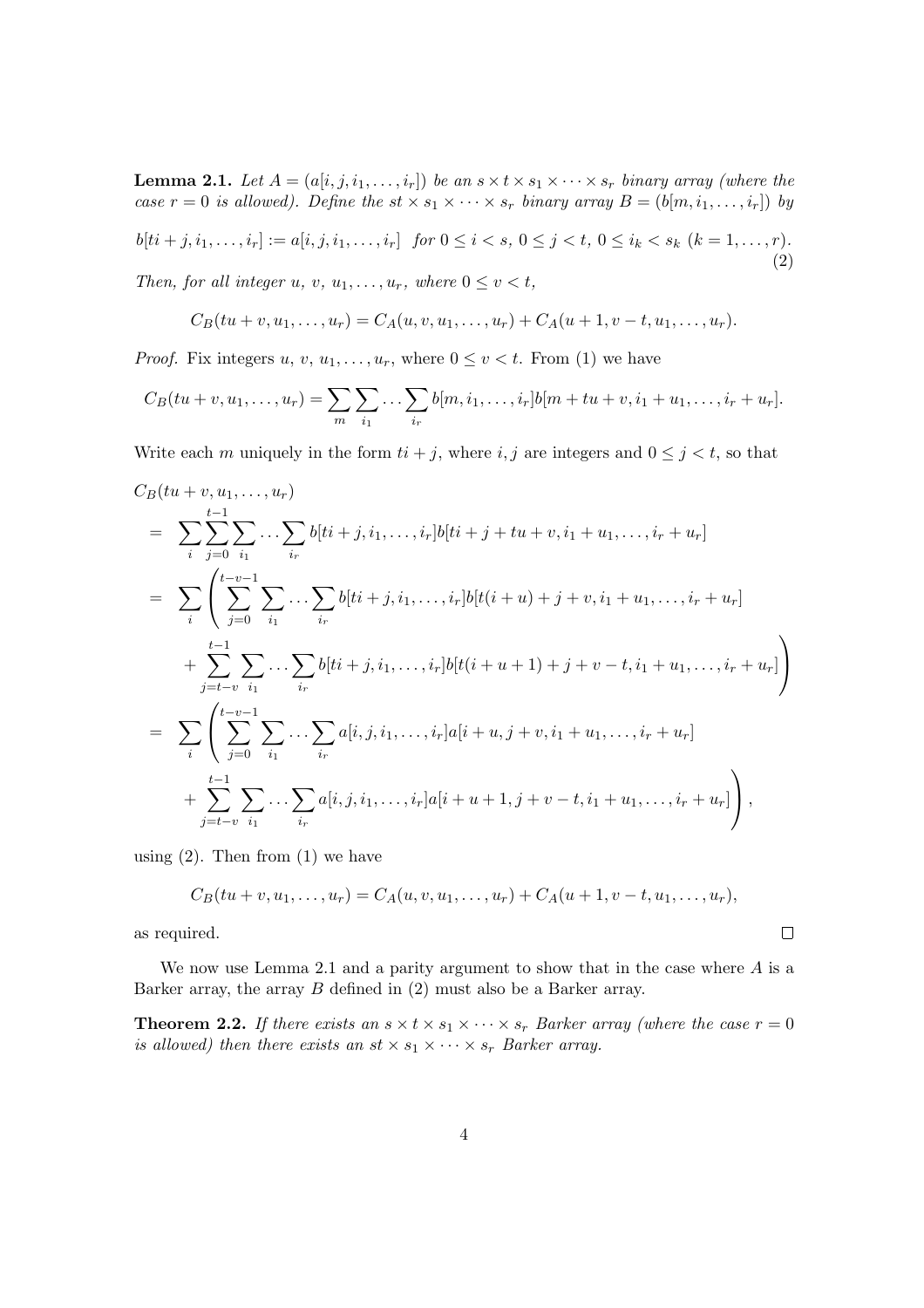*Proof.* Let  $A = (a[i, j, i_1, \ldots, i_r])$  be an  $s \times t \times s_1 \times \cdots \times s_r$  Barker array, so that

$$
|C_A(u, v, u_1, \dots u_r)| \le 1 \text{ for all } (u, v, u_1, \dots u_r) \ne (0, \dots, 0).
$$
 (3)

Define  $B = (b[m, i_1, \ldots, i_r])$  to be the  $st \times s_1 \times \cdots \times s_r$  binary array given by (2), and fix integers  $u, v, u_1, \ldots, u_r$ , where  $0 \le v < t$ . By Lemma 2.1,  $C_B(tu + v, u_1, \ldots, u_r)$  is the sum of two aperiodic autocorrelations of A, each of which is  $\pm 1$  or 0 by (3). We claim that at least one of these autocorrelations of  $A$  is zero, from which it follows that  $B$  is a Barker array.

Suppose, for a contradiction, that  $C_A(u, v, u_1, \ldots, u_r)$  and  $C_A(u + 1, v - t, u_1, \ldots, u_r)$ are both nonzero. Then by (1),  $C_A(u, v, u_1, \ldots, u_r)$  is the sum of exactly  $(s - |u|)(t |v|$ )  $\prod_k (s_k - |u_k|)$  terms, each of which is  $\pm 1$ , so that

$$
C_A(u, v, u_1,..., u_r) \equiv (s+u)(t+v) \prod_k (s_k + u_k) \pmod{2}.
$$

Since  $C_A(u, v, u_1, \ldots, u_r) \neq 0$  by assumption, (3) then implies that

$$
(s+u)(t+v)\prod_{k}(s_k+u_k) \equiv 1 \pmod{2}
$$

and so  $(s+u)$  is odd. But a similar argument applied to  $C_A(u+1, v-t, u_1, \ldots, u_r)$  shows that  $\overline{y}$ 

$$
(s+u+1)v\prod_k(s_k+u_k)\equiv 1\pmod{2},
$$

and so  $(s + u + 1)$  is odd. This gives the required contradiction.

Conjecture 1.4 now follows directly.

**Corollary 2.3.** There are no  $s_1 \times \cdots \times s_r$  Barker arrays for  $r > 2$ .

*Proof.* Suppose, for a contradiction, that there exists an  $s_1 \times \cdots \times s_r$  Barker array with  $r > 2$  (where  $s_k \geq 2$  for each  $k = 1, \ldots, r$ ). Apply Theorem 2.2 repeatedly to produce an  $s \times t$  Barker array having  $st \geq 2^3$ . This contradicts Theorem 1.3.  $\Box$ 

The case  $r = 0$  of Theorem 2.2, namely that the existence of an  $s \times t$  Barker array implies the existence of a Barker sequence of length st, is of special interest. In particular we can interpret the existence of a Barker sequence of length 4 as being a consequence of the existence of a  $2 \times 2$  Barker array.

If the converse of the case  $r = 0$  of Theorem 2.2 were to hold (so that the existence of a Barker sequence of length st with  $s, t > 1$  implies the existence of an  $s \times t$  Barker array) then it would imply Conjecture 1.1, as follows. Suppose, for a contradiction, that a Barker sequence of length  $s > 13$  exists. By Theorem 1.2, we can write  $s = 2t$  for some integer  $t > 1$ . By the hypothetical converse, a Barker array of size  $2 \times t$  then exists and so by Theorem 1.3,  $t = 2$ . The Barker sequence therefore has length  $s = 2t = 4$ , which contradicts the assumption that  $s > 13$  and proves Conjecture 1.1. However we do not know what strategy to use to attempt to prove this hypothetical converse. One possibility might be to identify a mapping from a d-dimensional array to a  $(d+1)$ -dimensional array that somehow acts as a converse to Lemma 2.1.

 $\Box$